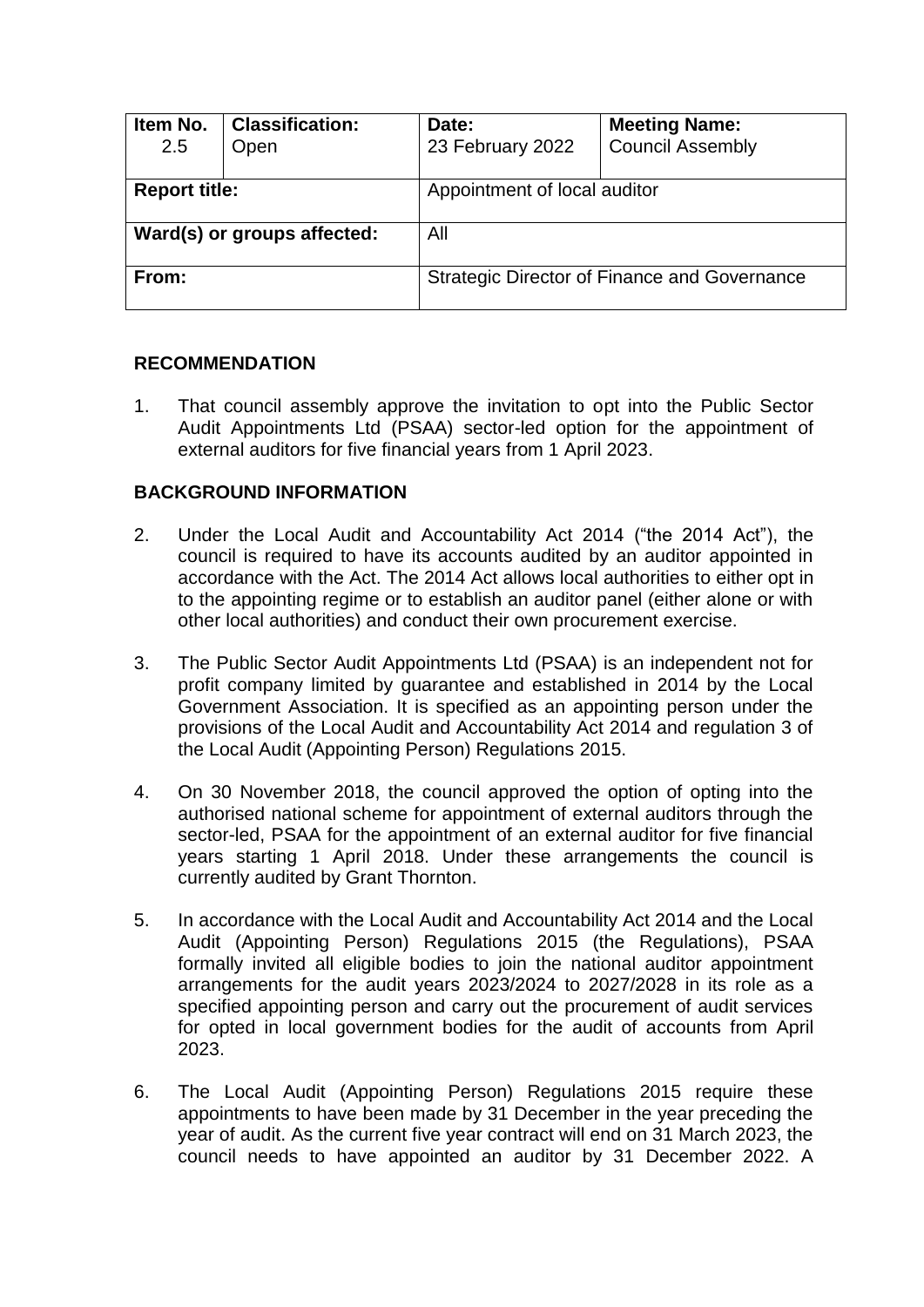decision to become an opted-in authority must be taken in accordance with the Regulations by the members of an authority meeting as a full council.

# **KEY ISSUES FOR CONSIDERATION**

- 7. Authorities which do not opt in to the appointing person regime will need to carry out a procurement exercise. The main benefit of opting into the PSAA's scheme is that a collective procurement avoids the need to undertake an individual council procurement and secures the appointment of a qualified, registered auditor in a challenging market.
- 8. PSAA are currently preparing for the second appointing period which will span the five consecutive years, covering the accounts for the financial years 2023-24 to 2027-28. The council needs to consider whether to sign up to the next five years or whether to carry out a procurement process.
- 9. There have been concerns about the effectiveness of the delivery of external audit by the firms procured through the PSAA contract since its inception. The Society of London Treasurers have taken up these issues collectively with the PSAA. The main concerns are as follow:
	- The PSAA have not managed the contract effectively to ensure that external audit firms meet the statutory deadlines. When evaluating auditor quality a key measure should be the ability to conclude audits in a timely manner. A study by the PSAA found that only 9% of local authority audits were completed before the statutory deadline of 30 September 2021.
	- Lack of capacity of the audit firms to perform field work and carry out internal quality checks causes unnecessary delays.
	- The requirements of the Financial Reporting Council (FRC) are slowing down audit checks, as these are often tailored to private sector firms and are not relevant to local councils, e.g. valuation of local authority assets.
	- That there is currently no agreement on the standards of working papers expected which can create additional work for local council officers, and delay completion. Where there are disputes about standards of working papers, there should be an independent dispute resolution process that allows for these to be concluded quickly.
- 10. The Strategic Director of Finance and Governance has been in contact with PSAA and received some assurances that there will be improvements in the procurement process. These include changing the evaluation process to place more emphasis on audit firms' capacity and capability. The Strategic Director of Finance and Governance is therefore able to recommend that the council opt in to the appointing person arrangements to be made by PSAA. To become an opted-in authority, the form of acceptance notice has to be completed by 11 March 2022.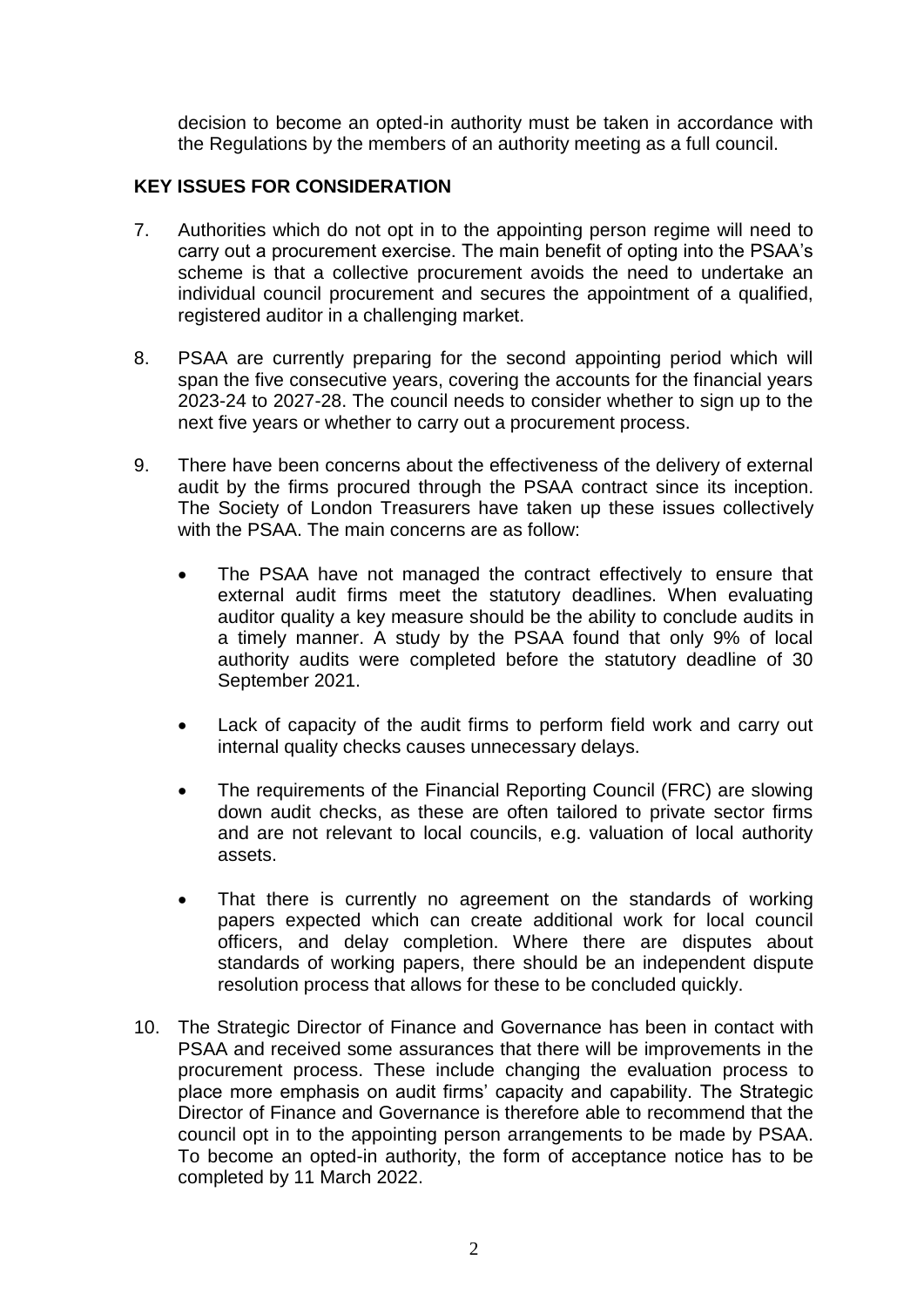11. The audit, governance and standards committee's terms of reference include "To have oversight over the appointment of the external auditor". However, as Regulation 19 of the Local Audit (Appointing Person) Regulations 2015 requires that the decision to opt in must be taken by the council assembly, the audit, governance and standards committee agreed to recommend to council assembly the option of opting in to the authorised national scheme for the appointment of external auditors through the sector-led body, PSAA, subject to assurances by the Strategic Director of Finance and Governance. The meeting of council assembly on 23 February 2022 is the last ordinary meeting of council assembly before the date by which notification has to be sent to PSAA.

### **SUPPLEMENTARY ADVICE FROM OTHER OFFICERS**

#### **Director of Law and Governance**

- 12. The 2014 Act abolished the Audit Commission and put in place a new external audit regime. In general terms the 2014 Act requires that the authority's accounts for a financial year be audited by a "local auditor", and for the appointment of a local auditor not later than 31 December in the preceding year.
- 13. The 2014 Act prescribes the manner in which a local auditor must be appointed, and offers two routes. An authority wishing to appoint its own local auditor (the first route) must appoint an auditor panel, constituted in accordance with the provisions of the 2014 Act. The auditor panel's role is to advise on the appointment of an auditor and the maintenance of an independent relationship between the authority and the local auditor.
- 14. The second route for appointing a local auditor under the 2014 Act is through an "appointing person", specified by the Secretary of State in accordance with the 2015 Regulations. Public Sector Audit Appointments, a sector-led body, has been so specified by the Secretary of State. PSAA has extended an invitation to the authority to "opt in" to an arrangement whereby PSAA will appoint a suitably qualified and registered auditor, monitor contract delivery and ensure compliance with contractual, audit quality and independence requirements. The report recommends that the council accept the invitation of PSAA to "opt in" to this regime.
- 15. The decision to appoint a local auditor directly or to opt in to arrangements made by an appointing person is reserved to council assembly.
- 16. Council assembly is reminded that the council, in exercising any of its functions, must give due regard to the need to eliminate discrimination, advance equality of opportunity, and foster good relations between people with protected characteristics and those with none (section 149 Equality Act 2010).

### **REASONS FOR URGENCY**